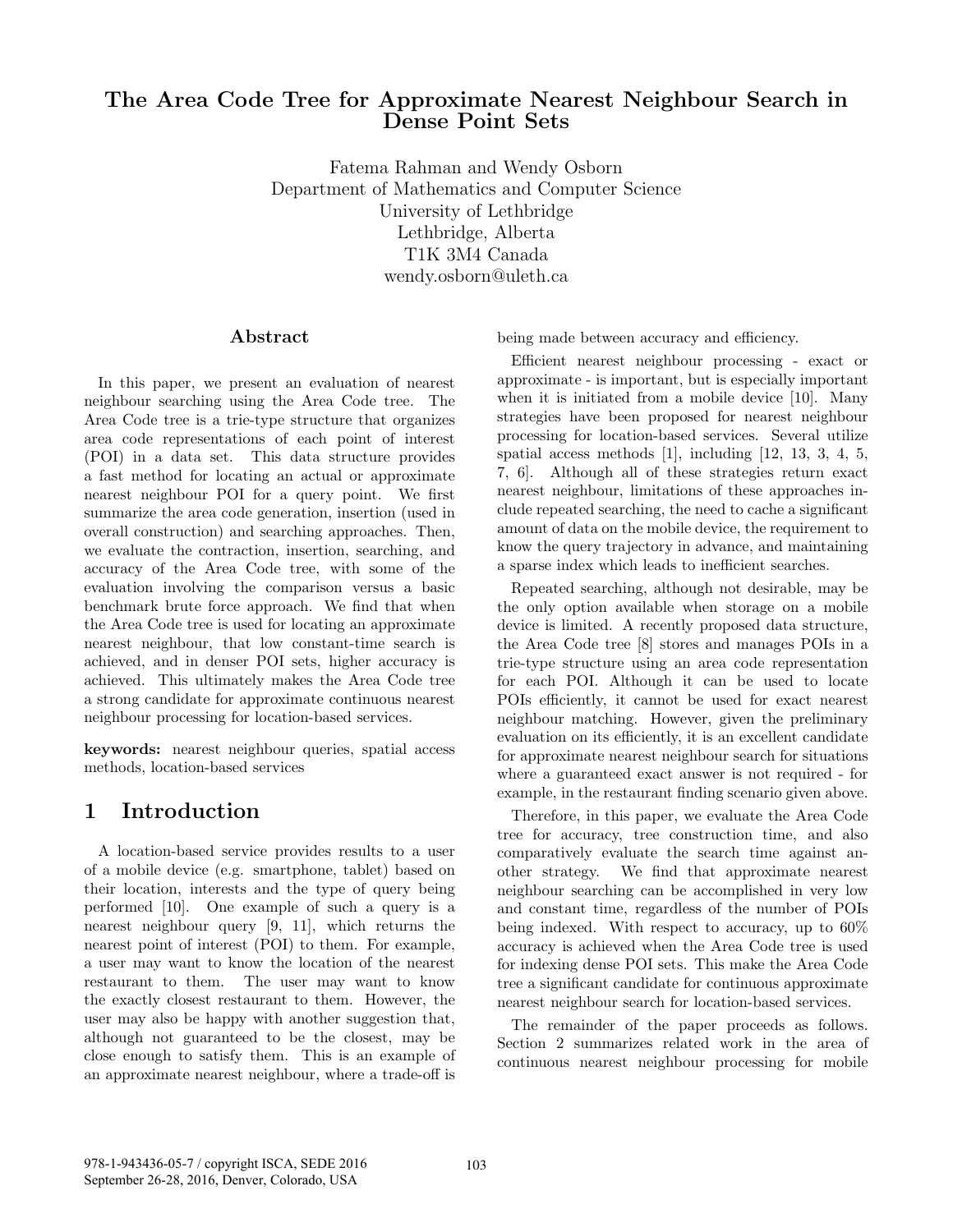

MINPx, MINPy

Figure 1: Area Code Mapping (from [8])

devices. Section 3 summarizes the area code mapping, insertion and search algorithm for the Area Code tree. Section 4 presents the methodology and results of our performance evaluation. Finally, Section 5 concludes the paper and provides some directions of future research.

# 2 Related Work

In this section, we summarize related work in nearest neighbour searching for location-based services. Although nearest neighbour strategies have been proposed in other contexts, they are considered outside of the scope of this work. Many strategies have been proposed in the literature [12, 13, 3, 4, 5, 7, 6].

A continuous nearest neighbour strategy proposed by Song and Roussopoulos  $[12]$  obtains a superset m of nearest neighbours, which attempts to keep the result current while the query point moves around, and a new query call to the server is not necessary. Their strategy utilizes existing stationery nearest neighbour strategies. A limitation of their strategy is in choosing the value of m so that fewer query calls are needed but not too much data needs to be stored on the mobile device.

Tao et al. [13] utilize the R-tree [2] to speed up the repeated searching needed for their continuous query strategy. Lee et al. [5] improve upon this strategy by fetching both the required and some additional objects, in order to reduce the number of repeated searches that are needed. Park et al. [7]also improve upon this strategy by locating all nearest neighbours along a trajectory by using the R-tree. A limitation exists in that the trajectory needs to be known in advance.

Hu et al. [3] propose a proactive caching strategy, which caches previous results and the R-tree nodes required to obtain them on the mobile device. The cache is always searched first for a new query, with additional results fetched from the server. Limitations include the significant overhead of caching and local processing on the mobile device.

Jung et al. [4] utilize a grid index for continuous nearest neighbour searching. The grid index allows for quick elimination of regions of space from consideration if they do not overlap the query point. A limitation with this strategy is that the grid index can be sparse due to wasted space.

In summary, some general limitations of these approaches include caching a significant amount of data on the mobile device, repeating searching, using a sparse index which leads to inefficient searches, and requiring knowledge of the query path in advance. Repeated searching, however, may be the only option if storage is limited on a mobile device. The Area Code tree [8] attempts to provide the ability to perform repeated searching that is efficient, but at the cost of accuracy. It is also more compact that existing spatial access methods, given that only POIs are stored, and not many co-ordinates for many bounding rectangles. The Area Code tree is summarized in the next section.

#### 3 Area Code Tree

The Area Code Tree [8] is a trie-type structure for approximate nearest neighbour searching. It stores points of interest (POIs) that are represented in an area code format. In this section, we briefly summarize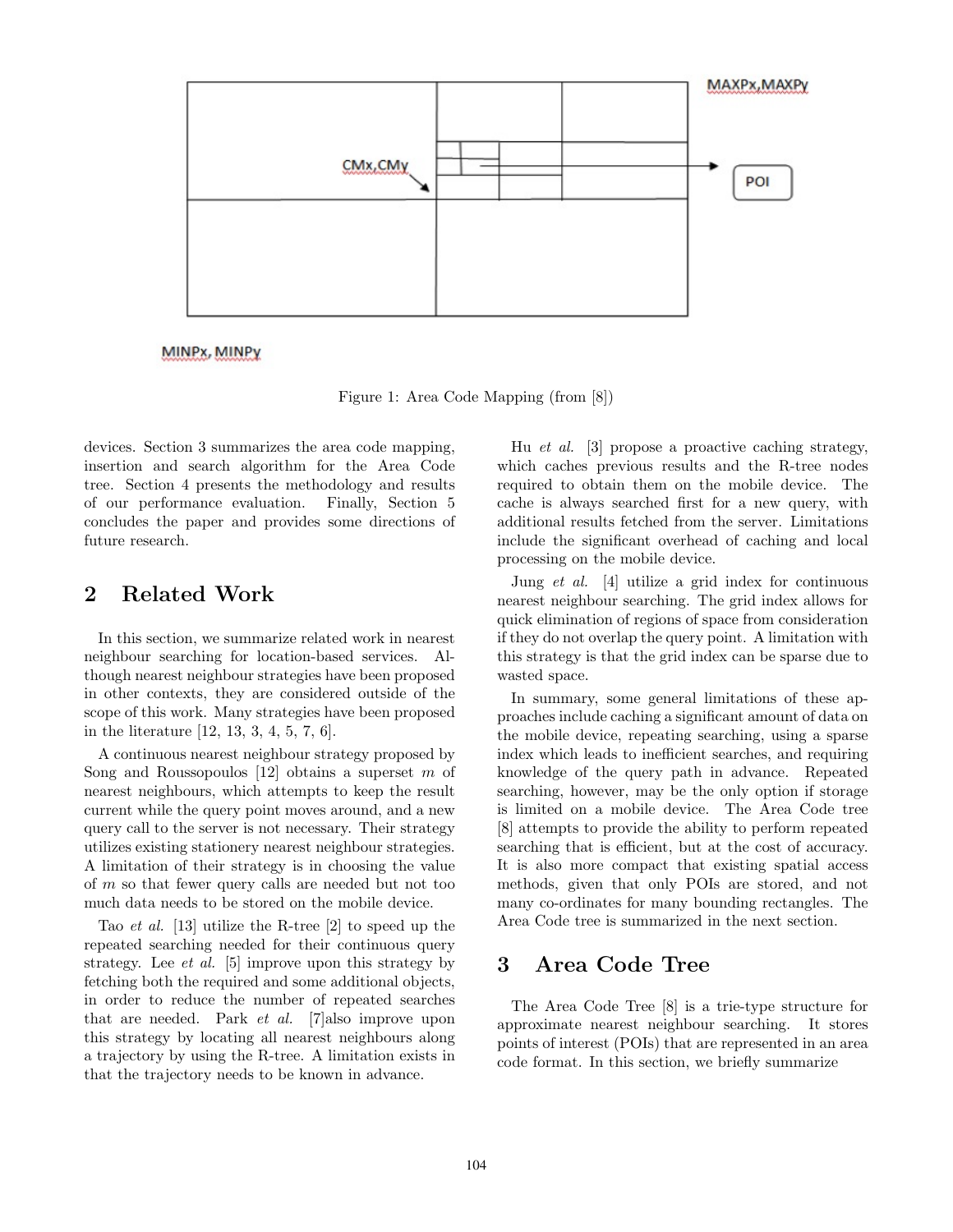

Figure 2: Area Code Tree after inserting A,B,C (from [8])



Figure 3: Area Code Tree after inserting D,E (from [8])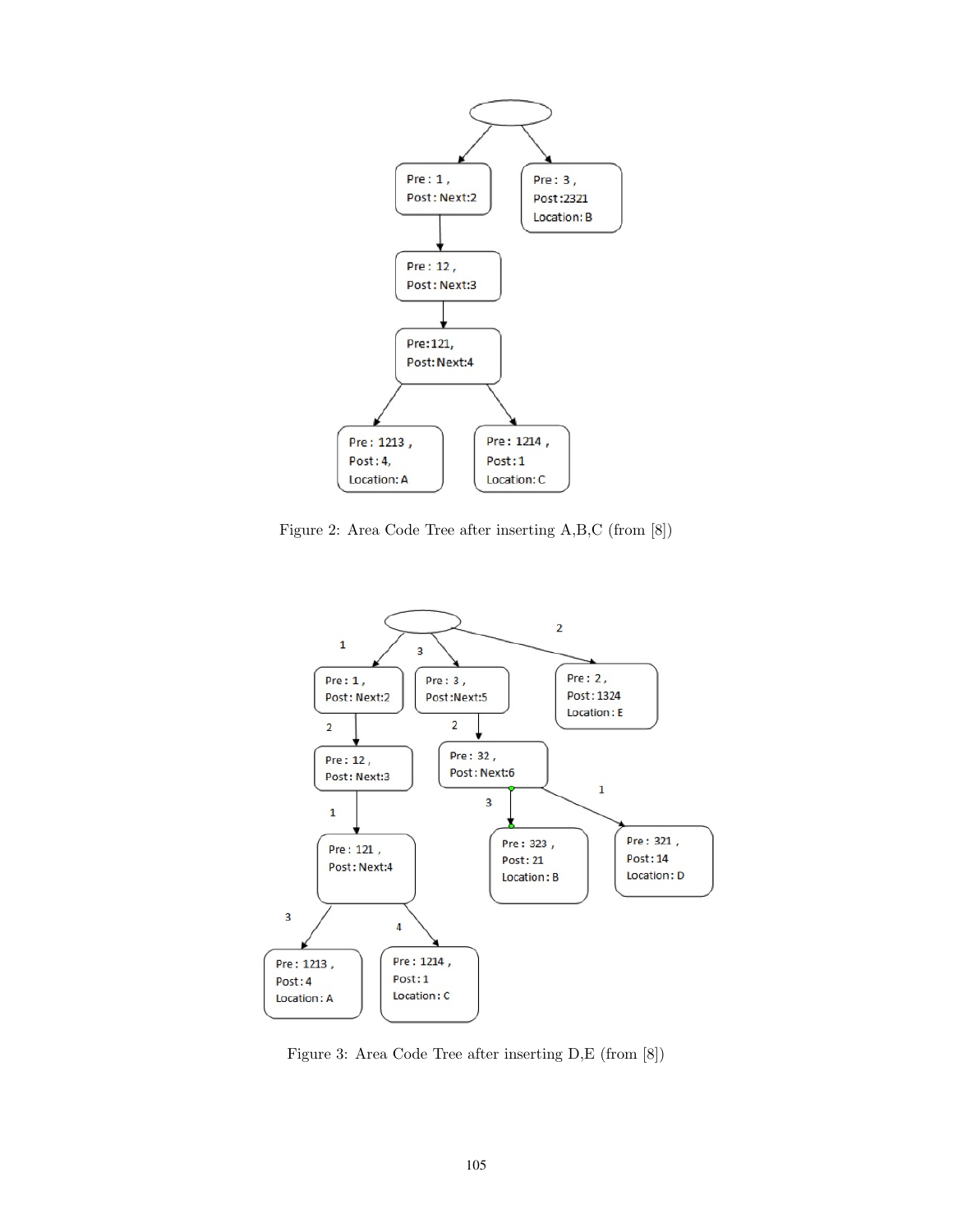the mapping, construction and nearest neighbour search for the Area Code tree.

An area code is a sequence of digits that indicate the relative location of a POI in space. It is obtained by recursively partitioning the space containing points into quadrants. For a particular POI, the space is partitioned until the POI is equal to the middle of a quadrant. At each level of partitioning, the quadrants are numbered as follows: SW (1) SE (2) NW (3) and NE (4). Beginning with the top-most partition, a POI obtains a digit at each level, depending on which quadrant it resides in. Figure 1 depicts an example of space partitioning and mapping. The POI maps to the area code 4132, since the POI resides in the topmost NE quadrant, followed at the next level by the SW quadrant, then the NW quadrant, and finally the SE quadrant.

Once the area code for a POI is determined, is it inserted into the Area Code Tree, beginning with the most significant area code digit. To construct a tree, each area code is inserted one at a time, using the existing strategy for any trie structure. Figures 2 and 3 depict a small Area Code Tree, containing the POIS A,B,C,D and E, and each with area codes 12134, 32321, 12141, 32114, and 21324 respectively.

Given that every POI is mapped to a string of digits, this provides a method for quickly identifying an approximate nearest neighbour to the query point. A search begins by first mapping the query point to an area code using the same strategy mentioned above. Then, beginning with the most significant digit of the query point area code, a path is followed down the Area Code tree while digits in the query match digits in the tree nodes. If a match does not exist at a particular level, the closest match is taken. For example, suppose we have the query area code of 12144. Referring back to Figure 3, the closest match is the POI with area code 12141, since a path exists that matches the first 4 digits of the query area code, with the closest node to the last digit in the query area code containing the value of 1.

# 4 Evaluation

In this section, we present the methodology and result of our performance evaluation of the Area Code tree. We compare its search performance with the Brute Force method, which consists of searching the set of POIs to find the nearest neighbour. We chose this comparison for our preliminary evaluation due to the Brute Force method being a basic benchmark for processing nearest neighbour queries. In addition, we evaluate the construction time and the accuracy of our proposed structure. Construction is performed by

inserting one POI area code at a time, while accuracy is measured by determining the percentage of times that an accurate nearest neighbour is found when the Area Code tree is used.

For our evaluation, we use twenty-one synthetically generated data sets that represent collections of different POIs across New Zealand. Ten data sets consist of POIs drawn from the North Island of New Zealand, with each set containing 1000, 2000, 3000,..., up to 10,000 POIs respectively. An additional ten data sets contain POIs from the Waikato Region of New Zealand (part of the North Island), again with each file containing 1000, 2000, 3000,..., up to 10,000 POIs respectively. The Waikato data sets are denser, which allows us to evaluate the Area Code Tree in denser data. The remaining data set contains 10 User locations along their trajectory, which will serve as the nearest neighbour queries for our evaluation.

First, an Area Code Tree is created for each of the POI sets above. Then, for each tree, ten nearest neighbour searches are performed using the User location set. The same searches are also performed on the same data sets using the Brute Force method. Therefore, 200 nearest neighbour comparisons are performed.

The performance criteria that are measured are as follows:

- For each tree construction, both the overall construction time and the average insertion time per POI area code,
- For the search comparison, the average search time (in milliseconds).
- Accuracy of the Area Code tree, which is measured by recording the percentage of POIs found by the Area Code Tree that matched those found by the Brute Force search.

First, figures 4 and 5 contain the results of our comparison using the Waikato and North Island data sets, respectively. For both figures, the x-axis contains values that represent 1000s of POIs (i.e. 1 is 1000 POIs, up to 10 for 10,000 POIs), while the y-axis represents the average search time in seconds. We find for both groups of POI sets that the Area Code Tree results in significantly better search times over the Brute Force method. The average search time for the Area Code tree is less than 10ms, and is regardless of the density of the dataset and the number of POI area codes in the index. For the brute force method, the average search time increases linearly, between less than 10ms to up to almost 50ms for searching in 10,000 area codes.

The North Island and Waikato POI sets differ in the accuracy they achieve. Figure 6 depicts the results of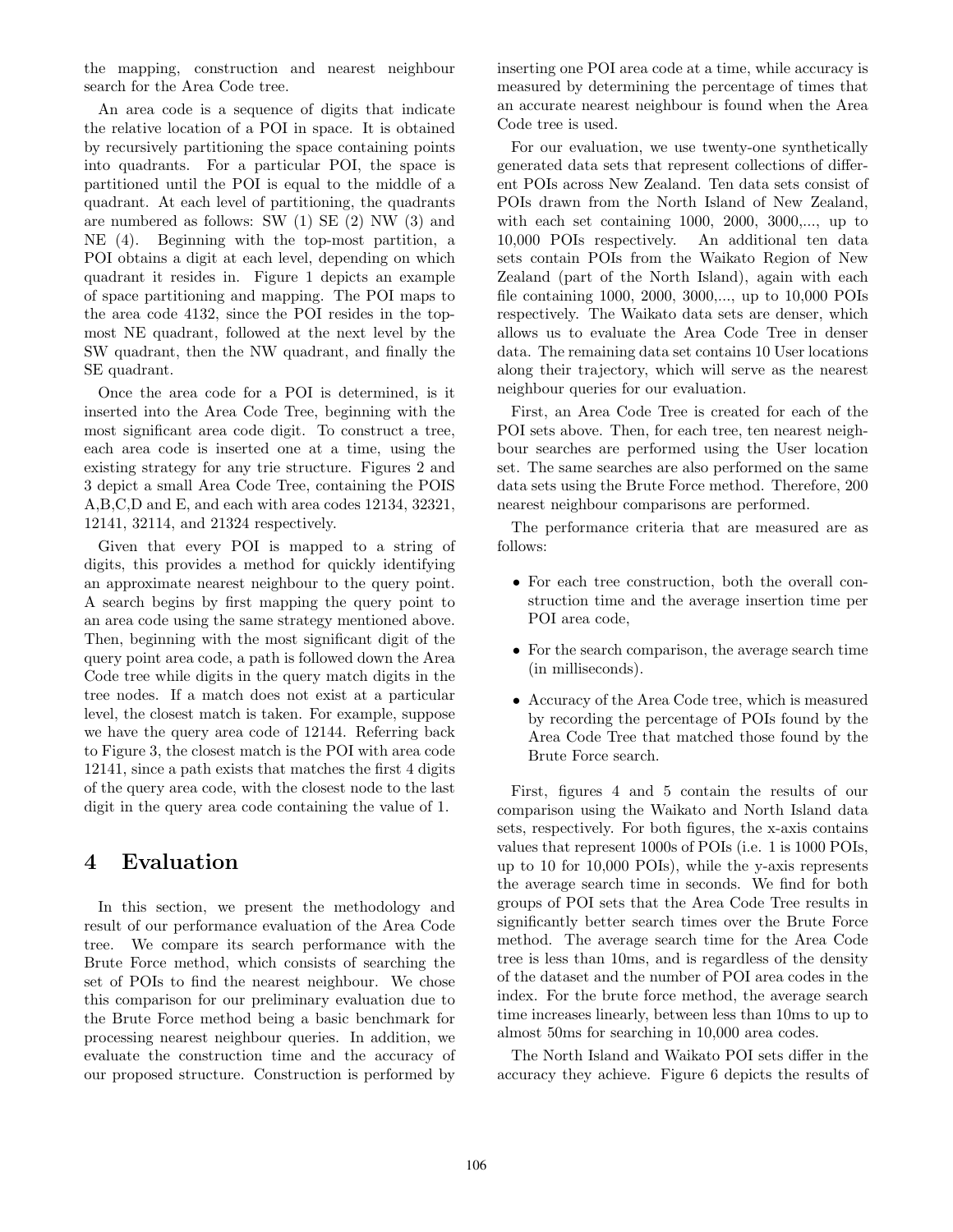









Figure 6: Accuracy of Area Code Tree

| Data Sets    | $\rm \#POIs$ | 'A Time<br>$\rm O/$ | Time<br>Avg. |
|--------------|--------------|---------------------|--------------|
| North Island | 1000         | 46.16               | 0.046        |
|              | 2000         | 79.60               | 0.040        |
|              | 3000         | 106.61              | 0.036        |
|              | 4000         | 128.21              | 0.032        |
|              | 5000         | 166.32              | 0.033        |
|              | 6000         | 219.94              | 0.037        |
|              | 7000         | 281.70              | 0.040        |
|              | 8000         | 334.07              | 0.042        |
|              | 9000         | 437.50              | 0.049        |
|              | 10000        | 490.96              | 0.049        |
| Waikato      | 1000         | 18.63               | 0.019        |
|              | 2000         | 39.71               | 0.020        |
|              | 3000         | 91.74               | 0.030        |
|              | 4000         | 159.69              | 0.040        |
|              | 5000         | 227.16              | 0.045        |
|              | 6000         | 303.42              | 0.051        |
|              | 7000         | 409.23              | 0.058        |
|              | 8000         | 481.41              | 0.060        |
|              | 9000         | 586.86              | 0.065        |
|              | 10000        | 686.63              | 0.069        |

Table 1: Tree Construction Times (in seconds)

the evaluation for accuracy. We find that for dense point sets (i.e Waikato), the Area Code Tree can achieve between 40% and 60% accuracy in locating the nearest neighbour. For the less dense point sets (i.e. North Island) however, the accuracy was lower - between  $0\%$ and 40%. Therefore, we conclude that, for denser point sets, the Area Code Tree provides fast nearest neighbour searching, that is expected to improve in accuracy as the data set size increases in density.

Finally, figure 1 depicts the construction times of the Area Code Tree for the various sets of POIs. Both the overall tree construction time  $(O/A$  Time) and the average time per insertion of a POI (Avg. Ins) are recorded. We do observe that the time it takes to construct an Area code tree via repeated insertion increases significantly with the size of the POIs. For the North Island datasets, the time ranges from just under a minute for 1000 POIs, up to just over 8 minutes for 10,000 POIs. For the Waikato Region datasets, the times range from well under a minute to over 10 minutes. Although these overall construction times seem high, two things must be noted. First, for static data sets, the Area Code tree only needs to be constructed once in order to be searched many times. Given the search performance above, this is a small price to pay. Second, if the occasional insertion needs to take place, on average this can take place in under 50ms for the less denser data sets, and under 70ms for the denser data sets, because a complete re-build of the tree is not required.